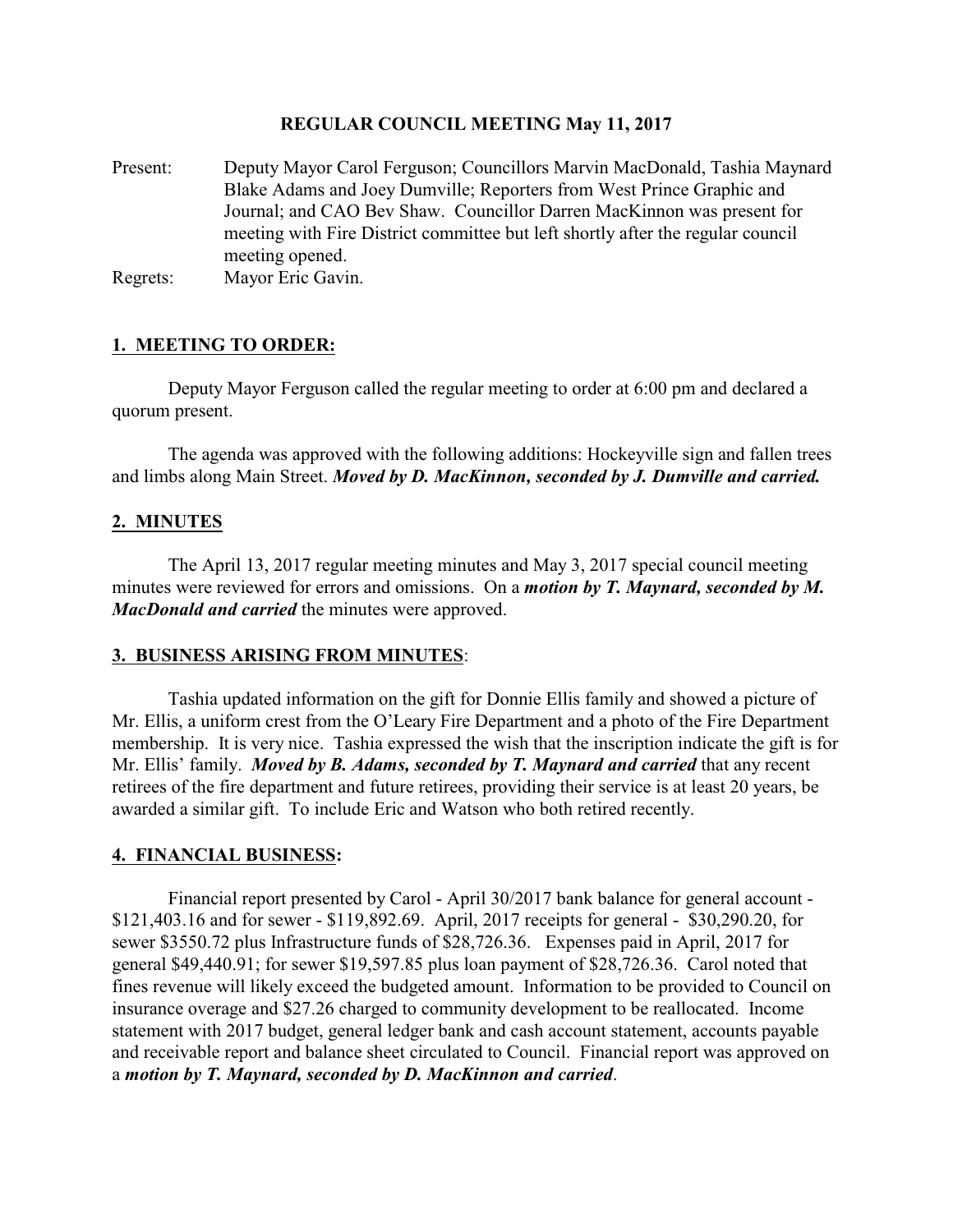## **5. NEW BUSINESS**

Joey invited everyone to his and Genna Kim's wedding celebration on May 13/17 at the Tignish Legion.

*A. Mayor's report* - not available.

*B. Administrator's report -* Bev reported that a letter of reference was provided to support our Hockeyville committee's nomination for the Canadian Parks & Recreation Association award of merit; seasonal workers starting soon and Brian has two more weeks; contact has been made with land appraiser urging a rush on report for Harper easement; attended pretrial re O'Halloran case; arrangements have changed regarding the Town's participation in erecting fence for CHANCES; and work description and tender ads being prepared for new Main Street sewer connections. Business and Development permits: Wayne Miller - accessory building for \$2000, Dewar Oulton - 4 unit apartment for \$400,000 and Aubrey Ellis - an addition to house for \$20,000. Overtime for Bev currently at 30.5 hours; Dale's overtime at 21.5 hours.

## *C. Reports from Departments*

*Recreation -* Jeff's recreation report was circulated to Council. Updates provided on Hockeyville, Special Events Coordinator, ball hockey, 100 km yard sale, Run for Light, the Spud Chucker's Tournament, minor sports plus other softball and baseball events, Canada Day, and 55+ Games. Overtime currently at +85 hours. *Moved by B. Adams, seconded by M. MacDonald and carried* that a maximum of \$750 be awarded as sponsorship funds for the PEI Under 18 Boys Team playing in the Nationals.

*Development -* Blake advised that the physical survey of Pate Subdivision has been completed but paperwork hasn't arrived yet. Mall plans to be discussed later. Blake stated the recent purchase of the Rodd and area by Don MacDougall is very exciting for our area. This rejuvenation of the tourist area will provide lots of positive things for O'Leary and area.

*Fire Department -* Marvin reviewed report from Chief Ron Phillips. Department members responded to 3 first responder calls in April plus one grass fire and conducted a controlled burn. Training was held involving the gator and several members attended the mutual aid meeting in West Point. Fathers' Day dance and draw tickets are now available. Chief Phillips advised that the O'Leary Firemans Club have agreed that \$50,000 from their fundraising account will be donated towards the cost of the new pumper expected in 2019.

*Police -* RCMP S/Sgt. Derrick Hewitt, District Commander joined our meeting and reviewed the monthly report saying 205 hours spent in town and members responded to 26 calls for service. Provincial statutes for the month included: 3 non-moving traffic violations, 2 moving traffic violations, 1 Liquor Control Act violation and 1 written warning. One check stop performed with two charges and one warning issued under the Highway Traffic Act. RCMP members participated in the Hockeyville campaign by supporting the voting and attended the announcement celebration.

*Streets & Sidewalks/Properties* - Tashia commented on paving project for Main Street and that street name signs are still in need of replacement. Dead trees, limbs etc. need to be cleaned up along Main Street.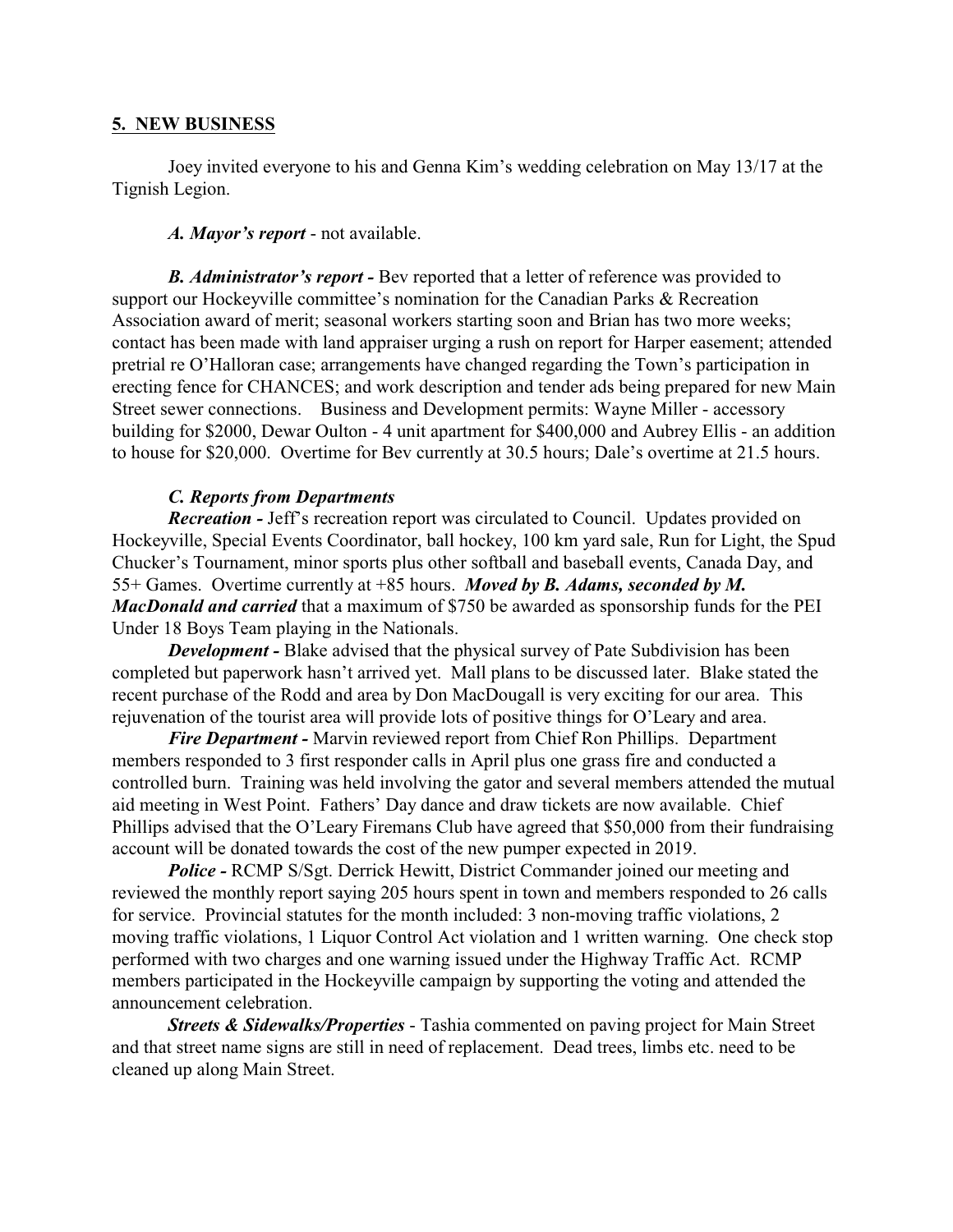Jeff Ellsworth, Recreation Director, joined our meeting and Council presented him with a card and bonus in view of his participation in the successful Hockeyville events.

*Sanitation -* not available.

*D. CN roof tender* - The one quote received for the CN roof replacement was not accepted for now and Blake offered to speak to the contractor regarding necessity of replacing the entire roof.

*E. Honorarium Bylaw -* It was *moved by Blake Adams, seconded by T. Maynard and carried* that the Town of O'Leary Honorarium bylaw # 2017-1 be brought forward for second reading. It was *moved by Marvin MacDonald, seconded by Joey Dumville and carried* that the second reading of the Town of O'Leary Honorarium Bylaw # 2017-1 be approved. *Moved by Tashia Maynard, seconded by Blake Adams and carried* that Town of O'Leary Honorarium Bylaw # 2017-1 be formally adopted.

*F. Permit approval for Dewar Oulton - Moved by M. MacDonald, seconded by J. Dumville and carried* that development permit for Dewar Oulton to construct a new 4 unit apartment complex at 71 Barclay Road at an estimated cost of \$400,000 be approved.

*G. New Horizons Grant -* council agreed that Bev to complete and submit a New Horizons Grant application for items that would appeal to the seniors using our facility.

*H. Transportation West annual sponsorship - Moved by M. MacDonald, seconded by T. Maynard and carried* that \$600 annual donation be approved for Transportation West.

*I. Mosquito/blackfly treatment service -* Council agreed that the Town would not engage Dale Wood to treat the entire town for mosquitoes and blackflies but to continue with treatment at the Ellis Ballfield as in the past couple of year.

## *F. Other business & correspondence:*

**Hockeyville sign** - Council agreed that the sign to read "Kraft Hockeyville 2017".

## *VI.* **COMMITTEE OF THE WHOLE**

*Moved by T. Maynard, seconded by B. Adams and carried* that Council adjourn to committee of the whole session at 7:10 pm.

*Moved by T. Maynard, seconded by B. Adams and carried* that regular meeting

reconvene at 8:00 pm.

#### *Results from Committee of the Whole*

*Moved by T. Maynard, seconded by J. Dumville and carried that \$10,000 be offered to* PricewaterhouseCoopers for the purchase of Marcel Arsenault properties at PID # 43505 and PID